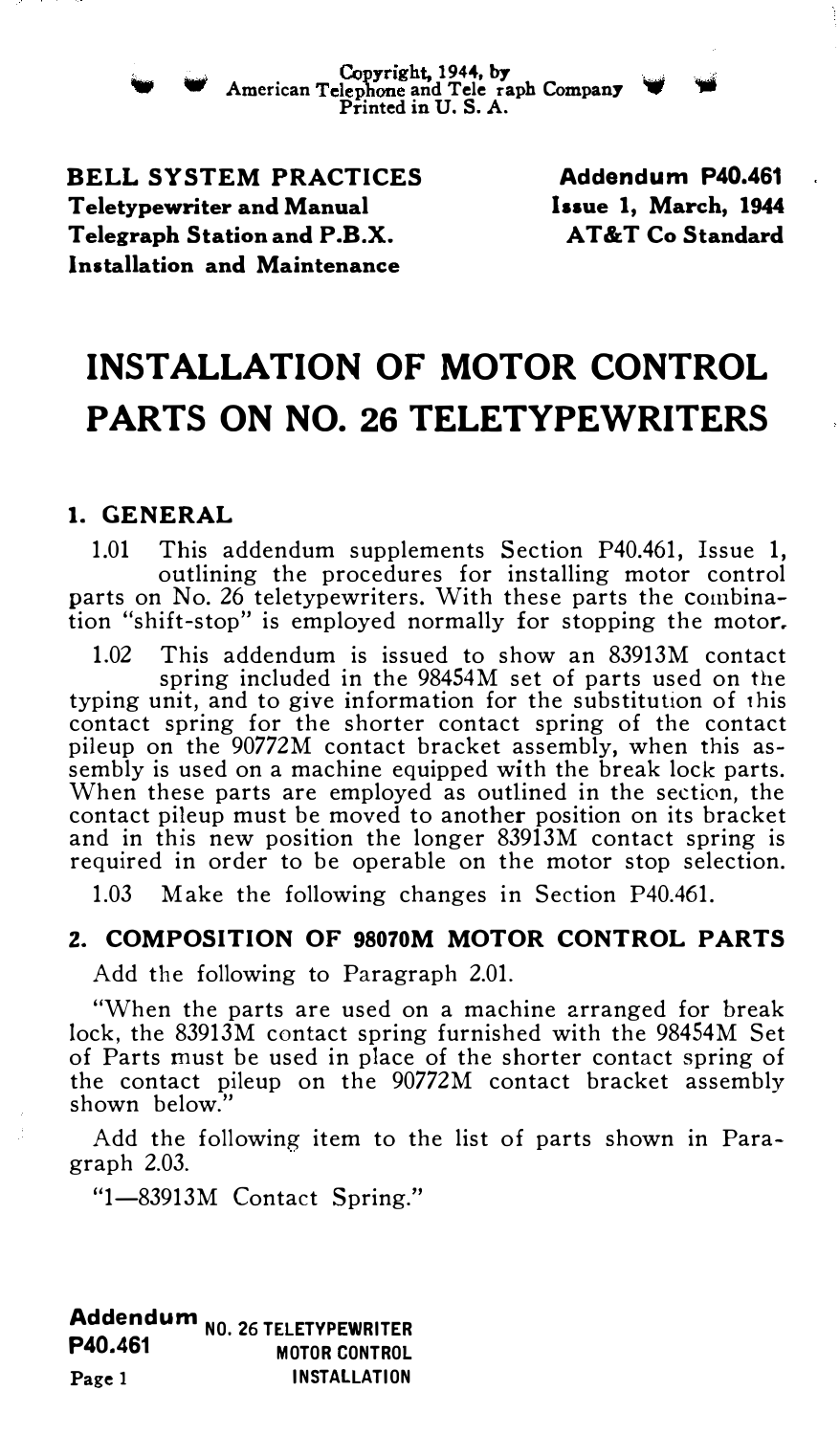## 3. INSTALLATION OF 98070M PARTS ON MACHINE EQUIPPED WITH BREAK LOCK PARTS

Substitute the following in place of Paragraph 4.02.

"4.02 Since the addition of the break lock has already equipped the typing unit with the 90639M contact bracket of the 90772M contact bracket assembly furnished with the motor control parts, the contact pileup of the 90772M assembly should be removed and installed on the contact bracket already in the typing unit, in the vacant position at the extreme left (when looking at the machine from the rear). Defore fastening the contacts in place on the bracket, remove and discard the 77040M contact spring from the pileup and substitute for it the 83913M contact spring which is longer. Using the 90895M cable, connect these contacts (normally open) to Terminals 21 and 23 of the terminal block already installed for the break lock parts. (The terminal block furnished with the motor control parts will not be required.)"

 $\bullet$   $\bullet$   $\bullet$   $\bullet$   $\bullet$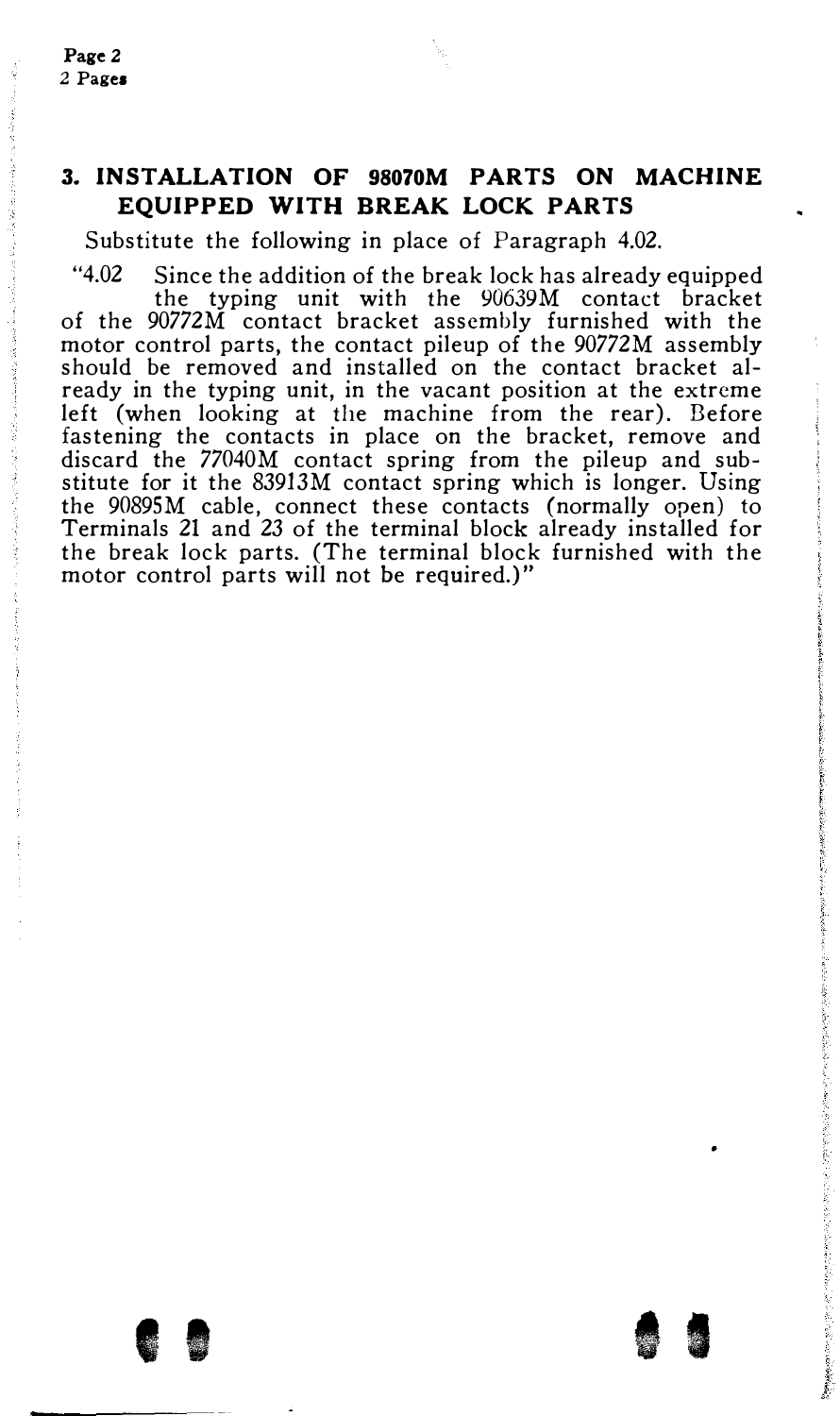and several control

BELL SYSTEM PRACTICES Teletypewriter and Manual Telegraph Station and P.B.X. Installation and Maintenance

SECTION P40.461 Issue 1, August, 1943 AT&T Co Standard

# INSTALLATION OF MOTOR CONTROL PARTS ON NO. 26 TELETYPEWRITERS

## 1. GENERAL

1.01 This section furnishes information for the installation on No. 26 teletypewriters of motor control parts which operate from signals sent over the signaling line circuit. It supersedes Specification S-5229 which has been used heretofore. Two types of motor control are covered here, the 98070M complete electrical unit with associated "H" contacts which mounts entirely within the machine, and the "H" contact ar-rangement alone (see pars. 5.02 and 5.03) which mounts in the typing unit and may be used in certain cases with an external relay motor control circuit. With either arrangement the contact which causes stopping of the motor operates on the combination shift, H. Control arrangements stopping on Shift, Blank, H or arrangements using a separate control wire with a control relay are not covered here.

1.02 The 98070M Set of Motor Control Parts consists of the parts needed at a closed line station (line current .060 ampere) to provide for starting of the teletypewriter motor on a make-after-break in the line current, and stopping the motor on the upper-case H selection. Connection drawings in the P-91 series are available to cover the cases either with or without line relays.

1.03 Where motor control contacts alone are required in the teletypewriter, to operate with some external relay ar-

rangement to provide for the starting and stopping of the motor, these contacts merely provide a momentary open (or momentary close) on the upper-case H selection. No circuit connections have been prepared, however, for this type of operation but the connections may be engineered locally where desired.

1.04 Wherever break lock parts are referred to in this section, it should be understood that transmitter-distributor control contacts (91909M) can also be used if required.

| P40.461 | NO. 26 TELETYPEWRITER |
|---------|-----------------------|
|         | <b>MOTOR CONTROL</b>  |
| Page 1  | <b>INSTALLATION</b>   |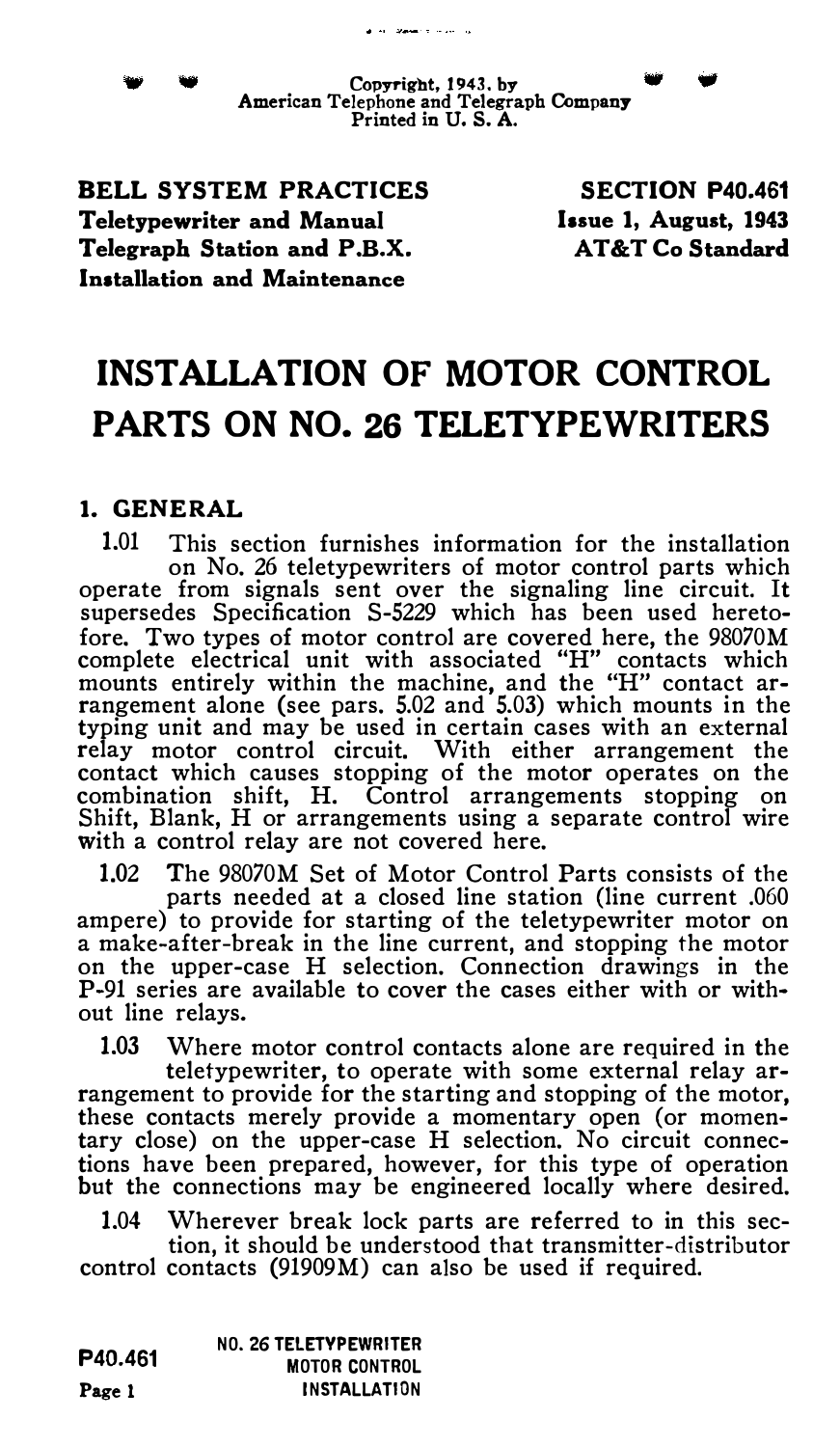## Z. COMPOSITION OF 98070M MOTOR CONTROL PARTS

2.01 These parts are suitable for use primarily in private wire services. They may be employed on a machine equipped with a signal bell or on a machine equipped with the ''break lock" feature. They cannot be used on machines equipped with both bell and break lock.

2.02 All the parts required for this type of operation are designated "98070M Set of Motor Control Parts" and ,ey consist of the following main assemblies:

- l-98454M Set of Parts (upper-case H contact mechanism for typing unit)
- l-98455M Set of Parts (motor control parts for teletypewriter base)
- 2.03 The 98454M Set of Parts for the typing unit consists of the following:
	- 2-1038M Screws
	- 2-2191M Lock Washers
	- 1-90431M Lock Washer
	- l-90561M Pawl
	- 1-90611M Contact Operating Lever
	- 2-90615M Return Springs
	- l-90772M Contact Bracket (Assembly)
	- l-90895M Cable (Complete)
	- l-91923M Motor Stop Function Arm
	- l-93766M Terminal Block (Assembly)
- 2.04 The 98455M Set of Parts for the base consists of the following:
	- 2-1038M Screws
	- 2-2191M Lock Washers
	- 2-2669M Lock Washers
	- 2-6810M Screws
	- 2-74992M Bushings
	- 1-74670M Strap
	- l-78011M Condenser
	- l--82514M Motor Control Unit (Assembly)
	- l-98071M Motor Control Unit Bracket
	- 2-98072M Screws
	- 1-98073M Cable (Complete)



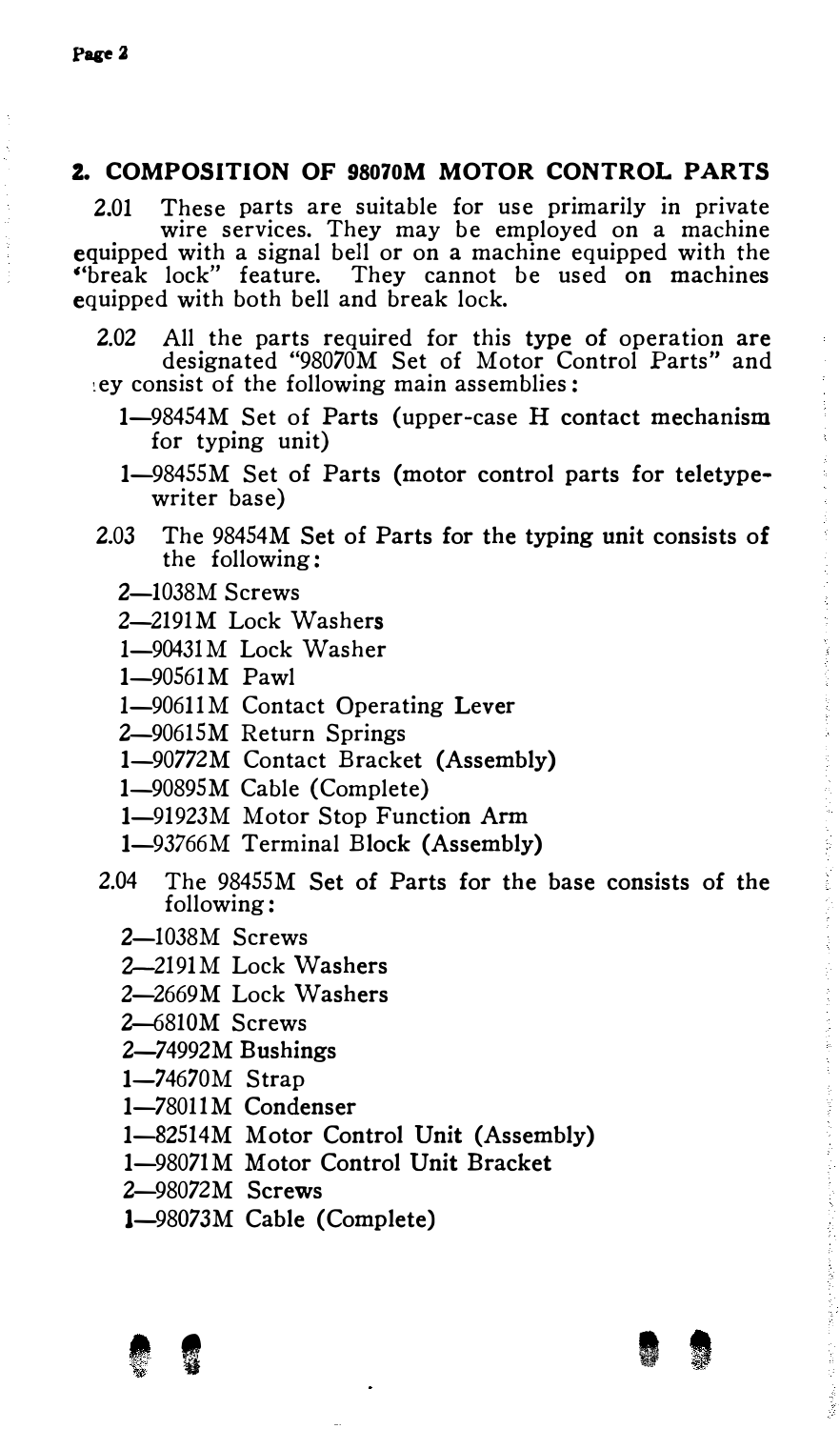## 3. INSTALLATION OF 98070M PARTS ON MACHINE NORMALLY EQUIPPED WITH SIGNAL BELL

3.01 Remove the typing unit from the base. Remove the 90435M bushing (nut) at the lower end of the function pawl pivot. Install the 90561M function pawl, furnished with the parts, at the lower end of the function pawl pivot and re-place the nut. Install the 90615M function pawl return spring, hooking it between the function pawl and the spring post.

3.02 Remove the carriage return lever latch assembly (90623M latch parts) by removing the 90622M stud (mounting post) and remove the 90595M spring post to the right of it (facing the rear of the machine).

3.03 Install the 90611M contact operating lever, furnished with the parts, at level No. 1 (lowest level) of the function pawl latch pileup and install the 90615M spring between the lever and the spring post. Replace the 90595M spring post and the carriage return lever latch post assembly  $(90622M$  stud) and adjust the latch post.

3.04 Install the 90772M contact bracket assembly, furnished with the parts, on the 90590M lever plate at its extreme right end (when looking at the back of the machine), using the two 1038M screws and 2191M lock washers.

3.05 Remove the function arm assembly from the lower end of the typewheel shaft and install the 91923M motor stop function arm in level No. 1 (nearest the gear). Replace the old 90431 M lock washer with the new washer of the parts and tighten the assembly securely. Replace the assembly on the typewheel shaft and make the normal adjustment for end play.

3.06 Mount the 93766M terminal block assembly to the under side of the casting of the typing unit to the right of the terminal block regularly furnished on the unit, and using the 90895M cable, connect the contacts installed in 3.04 above to terminals 21 and 23 of the terminal block. (The terminal block terminals become terminals 21 to 26.)

3.07 Mount the 98071M motor control unit bracket at the rear left corner of the base using the two (#10-32) tapped holes already in the casting and the 6810M screws and 2669M lock washers furnished with the parts.

3.08 Using the 74670M strap, 98072M screws, and 74992M bakelite bushings furnished with the  $\mu$ arts, mount the 78011M condenser on the right side of the motor control unit bracket, with the condenser terminals upward.

P40.461 Page 3 NO. 26 TELETYPEWRITER MOTOR CONTROL INSTALLATION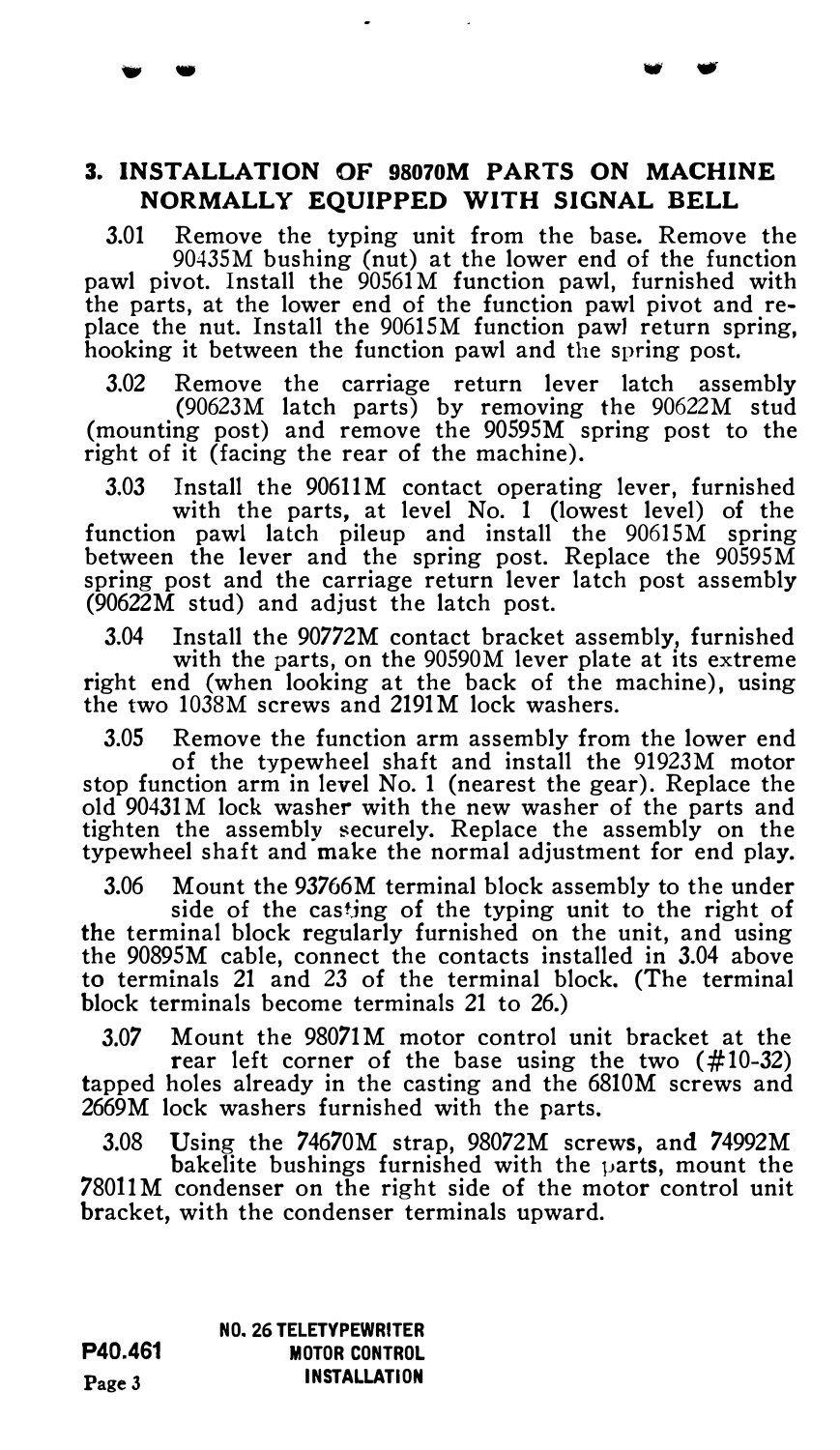3.09 Mount the 82514M motor control unit to the left side of the bracket, using the 1038M screws and the 2191M lock washers furnished.

3.10 By means of the 98073M cable connect the motor control unit according to the wiring diagram which applies in the P91 Sections of Bell System Practices. The two short black wires are for connecting terminals 55 and 56 to the condenser mounted in par. 3.08. The cable includes one red and one white wire to replace the wires which normally connect terminals 22 and 23 to the motor connector. These wires of the new cable should be used in place of the wires normally in the machine to simplify the connections. The old red wire and the white wire should be removed from the connector and taped. (The drawings will be reissued to show this.) The cable should be positioned so as to avoid possibility of damage when the typing unit is placed on the base. (The two wires shown connected between the break lock contacts and terminals 24 and 25 will not be run. These wires are not furnished with the parts.)

3.11 With the parts installed as above, additional contacts to cause operation of a remote signal bell on the upper case S selection may be added to the 90772M bracket assembly. When installed, these contacts are operated by the bell operating lever and have to be wired out through a separable connector to the remote bell.

### 4. INSTALLATION OF 98070M PARTS ON MACHINE EQUIPPED WITH BREAK LOCK PARTS

4.01 When the machine is equipped with the break lock mechanism to short-circuit the keyboard contacts on reception of a break signal, the bell signal in the machine (and any external bell operated by bell contacts) will have to be given up in order to install the motor control parts. The motor control contacts will then be made to operate by the bell operating lever, but on the motor control selection. Accordingly, the 90629M gong hammer should be removed to avoid sounding the bell on each motor stop selection.

4.02 Since the addition of the break lock has already equipped the typing unit with the 90639M contact bracket of the 90772M contact bracket assembly furnished with the motor control parts, the contact pileup of 90772M assembly furnished should be removed and installed on the contact bracket already in the typing unit, in the vacant position at the extreme left (when looking at the machine from the rear). Using the 90895M cable connect these contacts to terminals 21 and 23 of the terminal block already installed for the break lock

**I** 

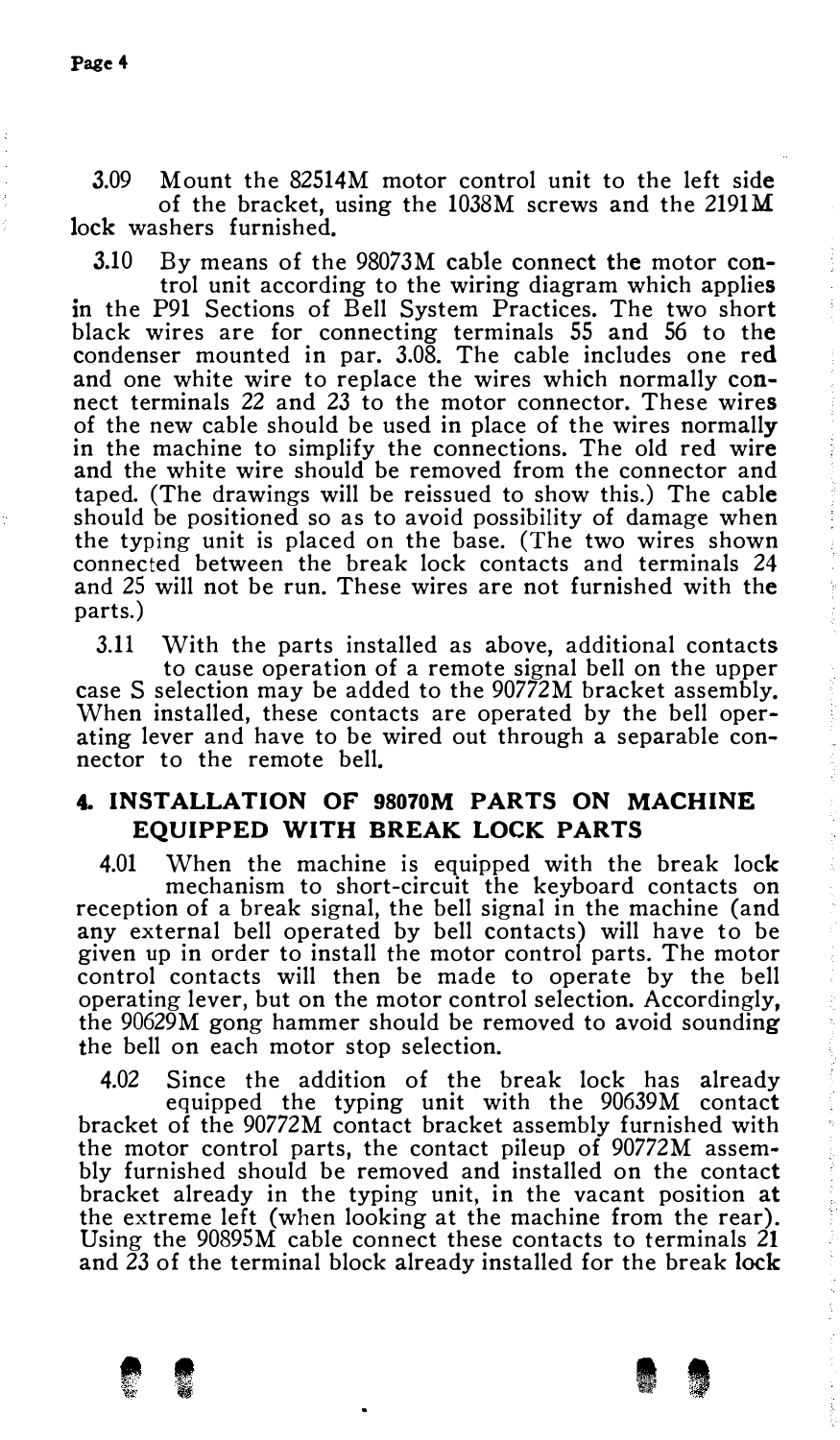.. ..

parts should not be needed.) 4.03 The function arm for the bell signa! should be removed from level No. 2 of the function arm assembly and replaced by the 91923M function arm furnished with the motor control parts. (The break lock function arm will be on level 1.) The new 90431M lock washer should be used in place of the old washer when reassembling the function arm assembly.

- 4.04 Install the motor control unit on the base as outlined above in paragraphs 3.07 to 3.09 inclusive.
- 4.05 Make the connections outlined in pargraph 3.10 above according to the wiring diagram of the P91 section to be used. (The wires between the break lock contacts and terminals 24 and 25 will not have to be run since they will have been previously provided with the break lock connections.)

## 5. CONTACT PARTS TO PROVIDE A MOMENTARY OPEN (OR MOMENTARY CLOSE) ON THE UPPER CASE H SELECTION FOR USE WITH EXTERNAL MOTOR CONTROL CIRCUITS

5.01 As in the case of the 98070M set of parts, the upper case H parts listed below cannot be used on a machine equipped with both the bell parts and the break lock parts. Two sets of parts are, therefore, available, one for use on machines with bell parts and the other for use on machines with break lock parts. The installation procedure is alsc different for these two cases. Since the contact arrangemen1 with external motor control circuits has not as yet been used to any great extent, no drawings showing the connections hav been prepared. The connections, however, are briefly describe• below.

- 5.02 For a machine as furnished from the factory equippe with a signal bell the following parts will be required:
	- l-93725M Set of Stop Contact Parts
	- 2-l038M Screws
	- 2-2191M Lock Washers
	- 1-93766M Terminal Block
	- 1-Separable Connector
- 5.03 For a machine equipped with break lock parts, the  $f<sub>1</sub>$ lowing will be required:
	- 1-91722M Set of Stop Contact Parts
	- 1-Separable Connector

|                      | <b>NO. 26 TELETYPEWRITER</b> |
|----------------------|------------------------------|
| P <sub>40</sub> .461 | <b>MOTOR CONTROL</b>         |
| Page 5               | INSTALLATION                 |